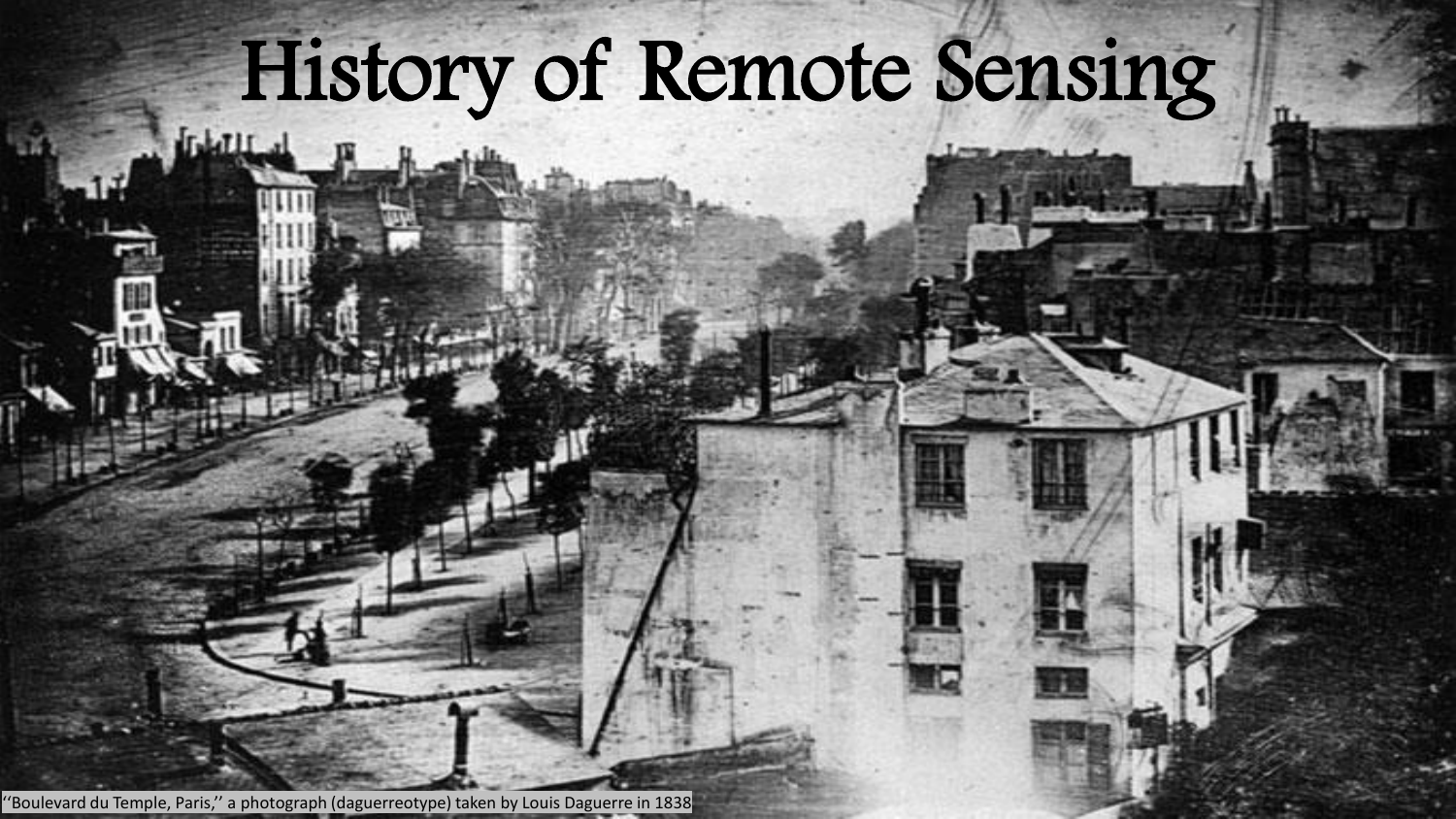One of the key advances that laid the groundwork for the field of remote sensing was the invention of photography which enabled the nearinstantaneous documentation of objects and events.

- The French inventor Joseph Niépce is generally credited with producing the first permanent photograph in 1826, which showed the view from his upstairs workroom window.
- In 1839, it was announced that Louis Daguerre—had invented a process for creating a fixed silver image on a copper plate, which he called a daguerreotype. One of his daguerreotypes, ''Boulevard du Temple, Paris'' taken in 1838 or 1839, is reputedly the oldest surviving photograph of a person.
- Daguerre's ''Boulevard Du Temple'' image has many characteristics of what is now called an oblique aerial photograph (i.e., an aerial photograph captured from an angle rather than vertically, or directly overhead)
- The credit for the first actual aerial photograph is given to the French photographer Gaspar Felix Tournachon, who used the pseudonym (fictitious name) ''Nadar.'' Nadar patented the concept of using aerial photography for cartography and surveying in 1855.
- The oldest existing aerial photograph is a view of Boston, taken from a balloon by James Wallace Black in 1860.



### The oldest surviving aerial photograph, an image of Boston taken from a balloon in 1860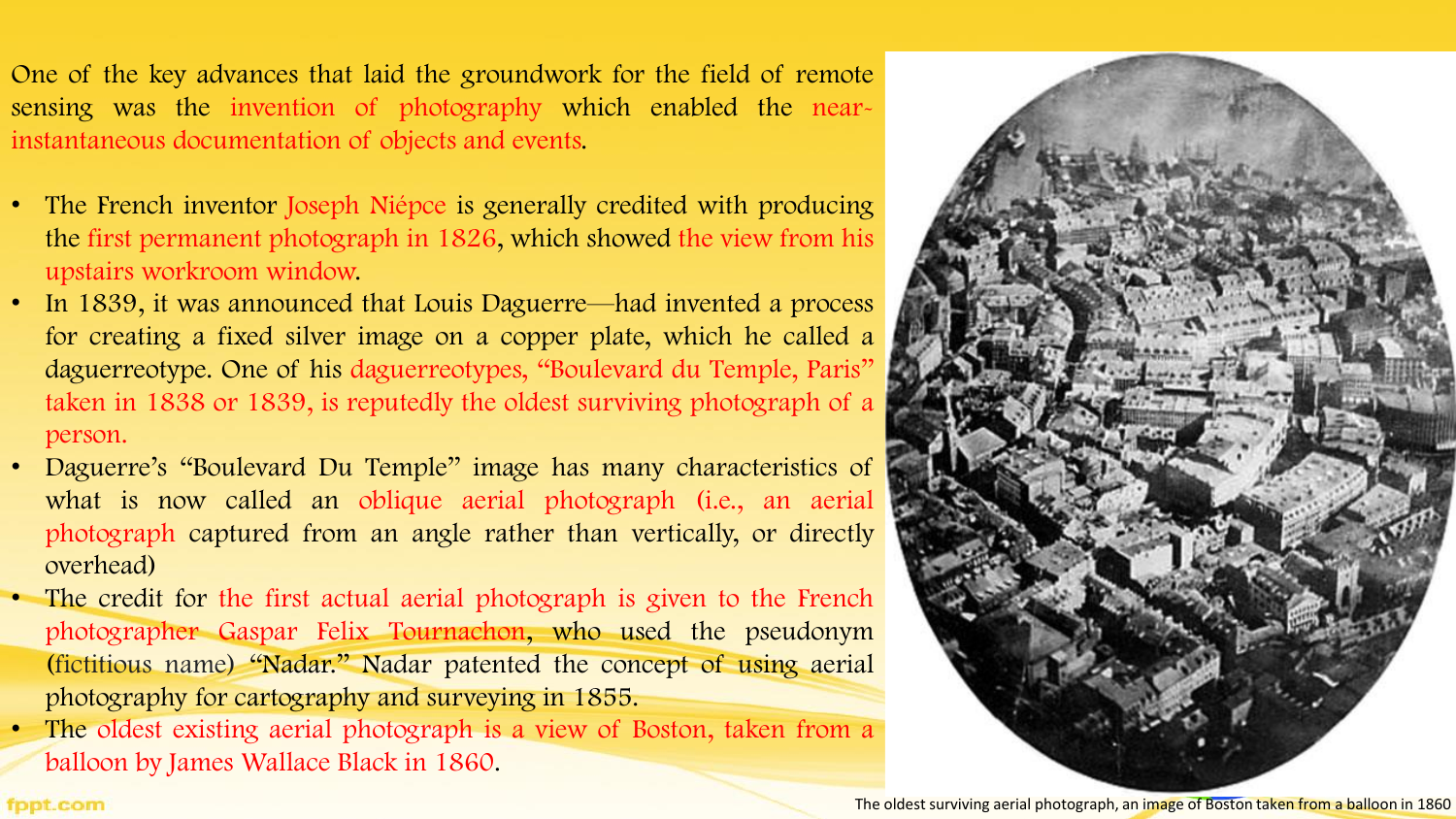- Messenger pigeons, kites, aeroplanes, rockets and unmanned balloons were also used for early imaging.
- History of remote sensing can be linked with the development and understanding of optics and aeronautics.
	- Optics is the branch of physics which involves the behaviour and properties of light, including its interactions with matter
	- Aeronautics is the science that involves the study, design, and manufacturing of flight or the techniques of operating aircraft.
- Aristotle (300BC) is credited with the first experiments on optics. Galileo Galilei (1609) and Sir Issac Newton (1666) scientifically explained optics and spectrometry.
- The systematic aerial photography began during the World War I for military surveillance and reconnaissance purposes.
- During World War I, aeroplanes were used on a large scale for these purposes as the aeroplanes were proved more reliable and stable platforms for Earth observation than balloons.
- However, the important developments of aerial photography and photo interpretation took place during World War II.
- **During this time span, the development of other imaging systems such as near-infrared photography,** thermal sensing and radar also took place.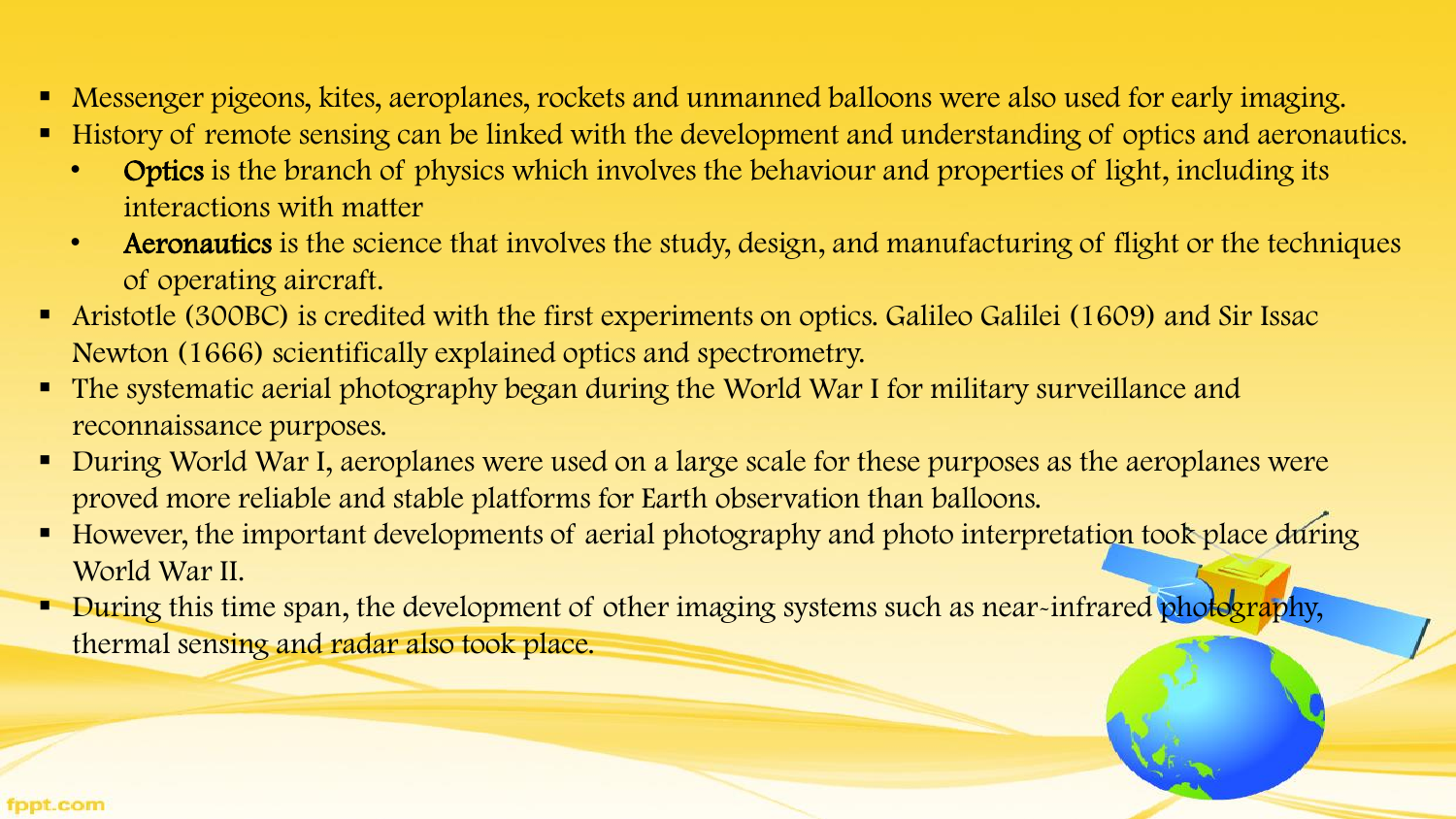- During the latter part of the nineteenth century and into the early twentieth century, a number of people experimented with the use of aerial photography from balloons, kites, and even birds as an effective means of mapmaking and surveying.
- In 1900, Eastman's company, Kodak, released the Brownie, an inexpensive box camera for rolled film, making photography accessible to a mass audience.
- Eastman's innovations shortly preceded the Wright Brothers' first successful flight, in 1903, of a heavier-than-air aircraft. Six years later, Wilbur Wright took the first aerial photograph from an airplane.



Examples of Julius Neubronner's pigeon aerial photography. Notably, the photograph of the Schlosshotel Kronberg (top left) accidentally included the pigeon's wingtips. The image on the right shows a pigeon with one of Neubronner's breast mounted cameras.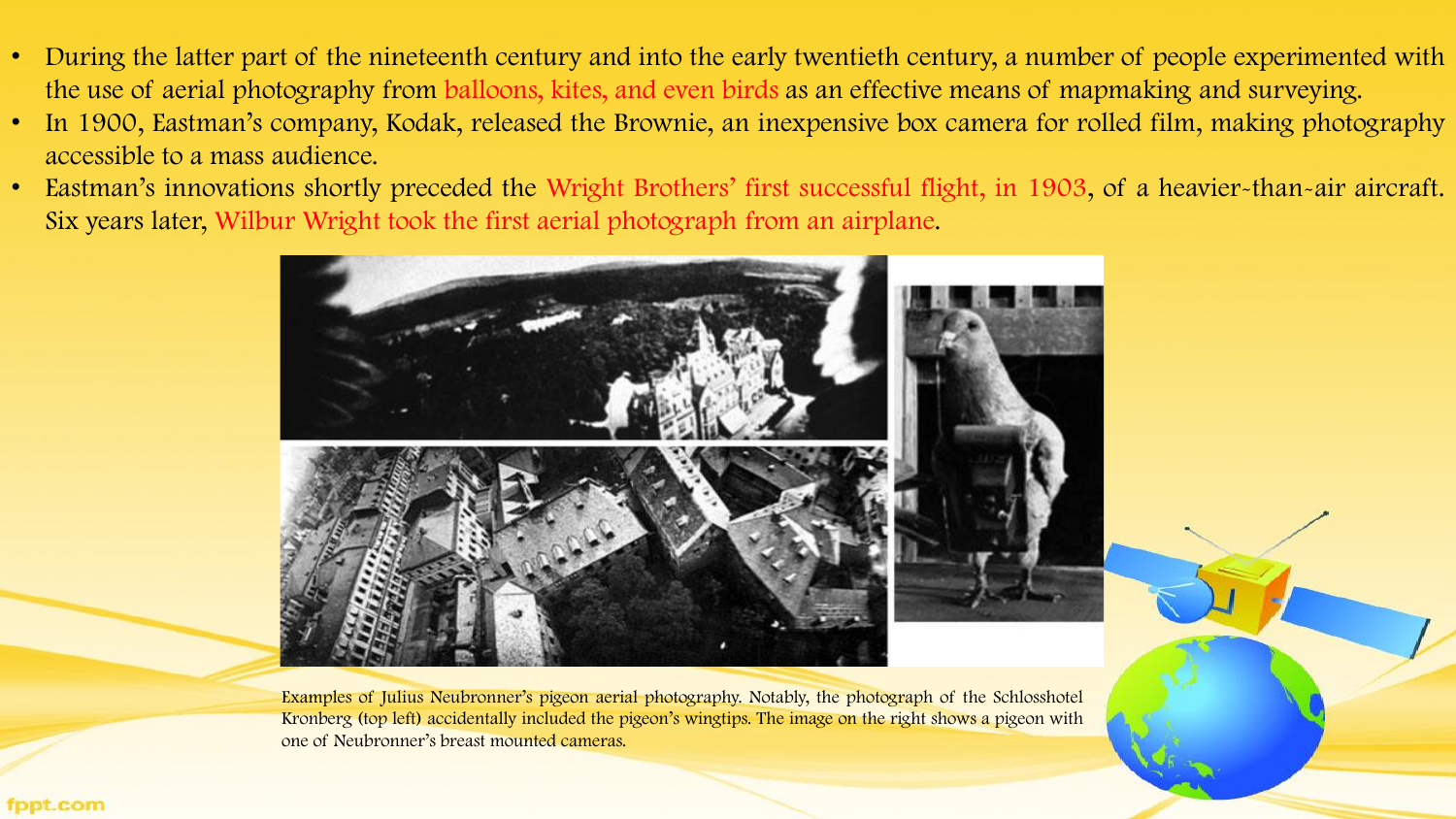- The broader field of remote sensing effectively started with the Space Age, an era initiated by the Soviet Union's launch of the first manmade satellite, Sputnik-1, in 1957.
- The term "remote sensing" was coined in the mid-1950s by Evelyn Pruitt, a geographer with the U. S. Office of Naval Research, allegedly because the term ''aerial photography'' did not sufficiently accommodate the notion of images from space.
- After the launch of Sputnik-1, the U.S. and Soviet governments raced to design and implement new space-related technologies, including both manned spacecraft and satellites.
- The first (and rather crude) satellite image of Earth was captured by NASA's Explorer 6 in 1959, the U. S. Department of Defense's CORONA (also known as ''Discoverer'') Reconnaissance Satellite Program, which remained classified until 1995, may be seen as a key forerunner to future Earthobserving satellite programs.
- Astronauts from NASA's Mercury, Gemini, and Apollo space missions took thousands of photographs of Earth using handheld and automated cameras.
- In fact, "The Blue Marble," a photograph taken in December 1972 by the crew of Apollo 17, is often cited as the most widely reproduced image of Earth.



A new version of ''The Blue Marble'': this true-color image is a seamless mosaic of separate images, largely recorded with the Moderate Resolution Imaging Spectroradiometer (MODIS), a device mounted on NASA's Terra satellite. Image courtesy of NASA Goddard Space Flight Center.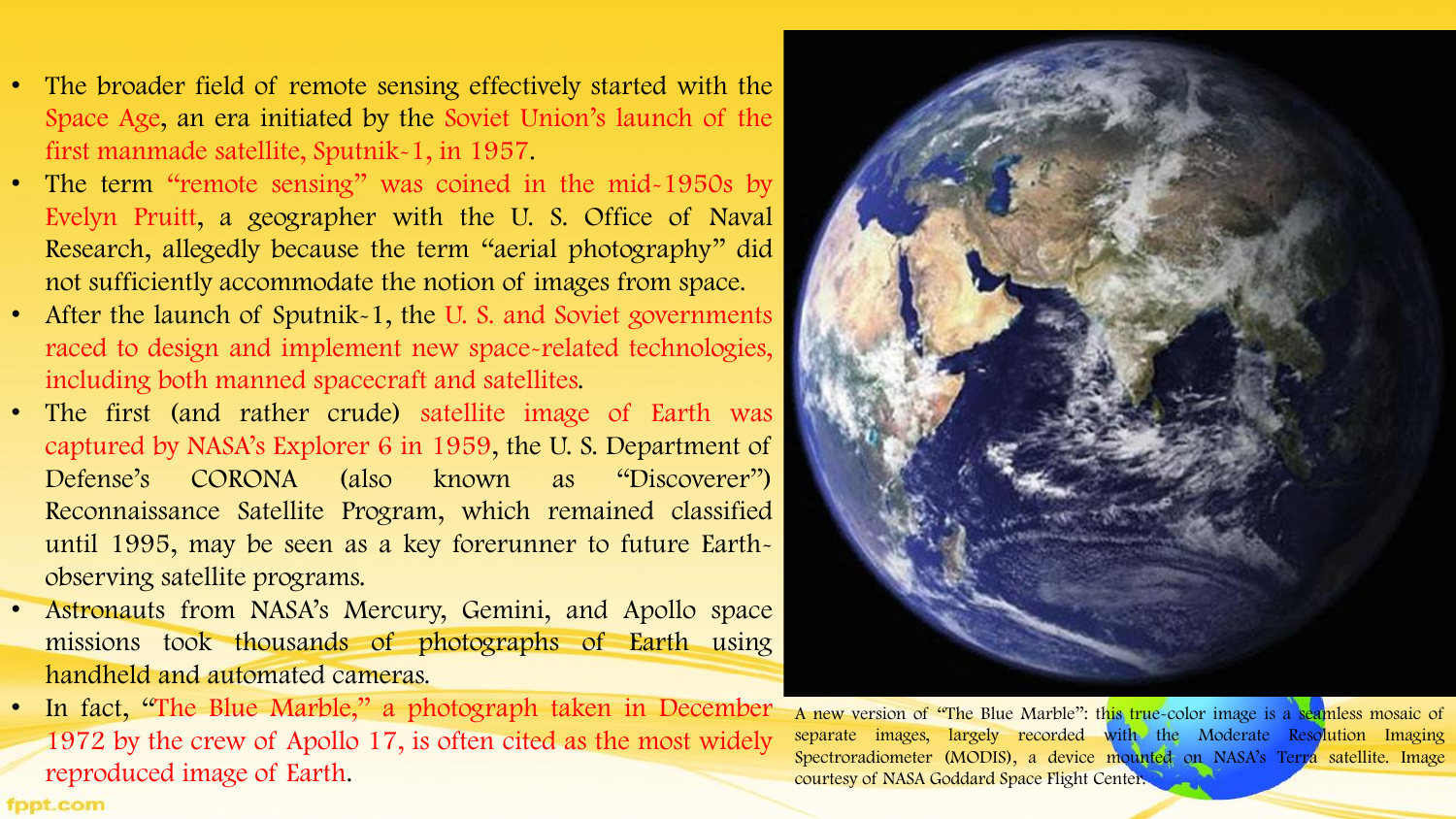# • A more formative event for modern remote sensing occurred in July 1972, when NASA launched ERTS-A (Earth Resources Technology Satellite-Mission A), the first satellite dedicated to monitoring environmental conditions on Earth's surface. Shortly after its launch, the satellite's name was changed to ERTS-1. It was followed by ERTS-2 (launched in January 1975) and ERTS-3 (launched in March 1978). Later, the names for these satellites were changed to Landsat-1, -2, and -3,

- The Landsat program served as the primary source of space-based Earth imagery until the 1980s, when a number of other countries began to develop their own Earth-observing satellite programs, particularly France and the European Union, Canada, Japan, India, Russia, China, and Brazil. More recently, a number of private companies have emerged as providers of satellite imagery, demonstrating the feasibility of commercial, space-based remote sensing.
- The European Space Agency (ESA) estimates that, between the 1957 launch of Sputnik and January 1, 2008, approximately 5,600 satellites were launched into Earth orbit (ESA 2009). The vast majority of these are no longer in service (raising some concerns about the high volume of space debris encircling the planet.
- The vast majority of these are no longer in service (raising some concerns about the high volume of space debris encircling the planet).
- Today, just fewer than 1,000 operational satellites are orbiting Earth, approximately 9% of which are dedicated to Earth observation and remote sensing (plus roughly 4% for meteorology and related applications).

respectively.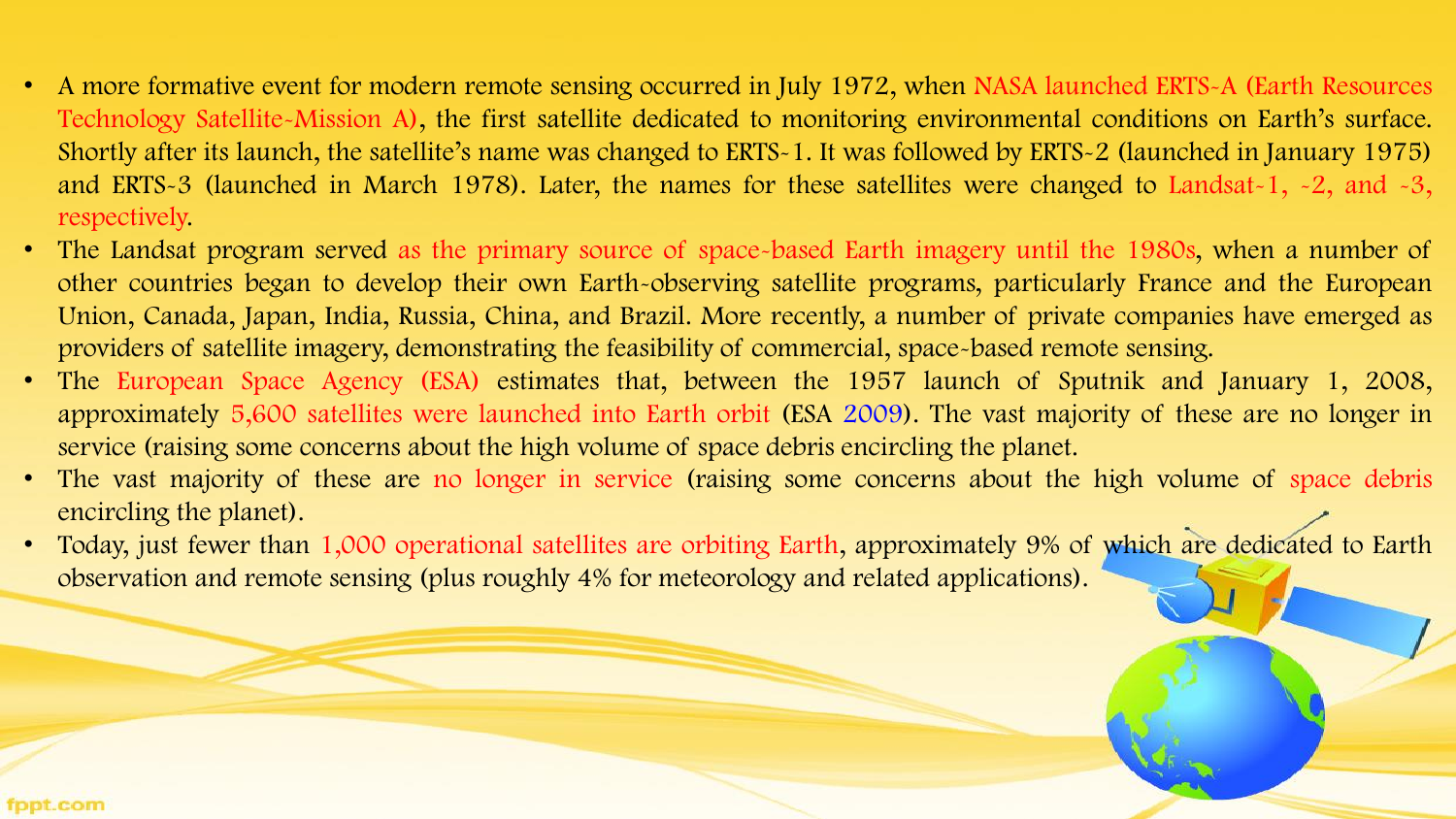

Debris objects in low-Earth orbit. These debris are largely comprised of inactive satellites and other hardware, as well as fragments of spacecraft that have broken up over time. (Objects are not to scale.) Image courtesy of the European Space Agency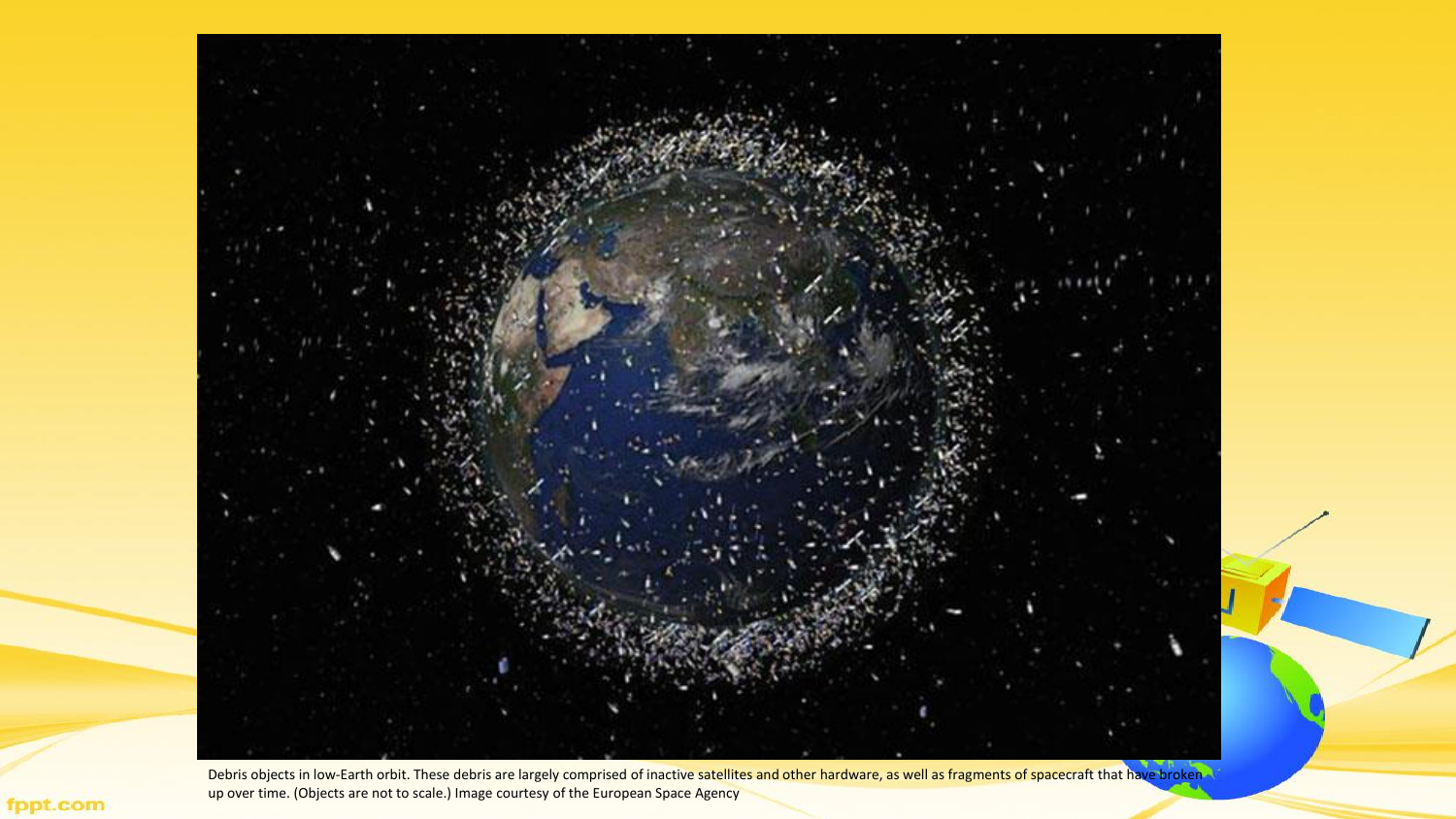- $\blacksquare$  The development of artificial satellites in the later half of the  $2O_{th}$  century allowed remote sensing to progress to a global scale. As a consequence various Earth resources (e.g. Landsat) and weather (e.g. Nimbus) satellites and more recent missions such as RADARSAT and UARS provided global measurements of various data for civil, research, and military purposes.
	- RADARSAT is a constellation of pair of Canadian Remote Sensing satellites.
	- UARS (Upper Atmosphere Research Satellite) was a NASA operated orbital observatory whose mission was to study the Earth's atmosphere, particularly the protective ozone layer.
- Space probes to other planets have also provided the opportunity to conduct remote sensing studies in extra terrestrial environments; synthetic aperture radar aboard the Magellan spacecraft provided detailed topographic maps of Venus, while instruments aboard SOHO allowed studies to be performed on the Sun and the solar wind, just to name a few examples.
	- SOHO (Solar and Heliospheric Observatory) is a spaceborne solar observatory jointly developed by European Space Agency (ESA) and National Aeronautics and Space Administration (NASA) of USA to study the Sun from its deep core to the outer corona and the solar wind. Launched i1995 it began its normal operations in May 1996. Originally planned as a two year mission, it still continues to operate after over fifteen years in space. Till date it has discovered over 2100 comets.